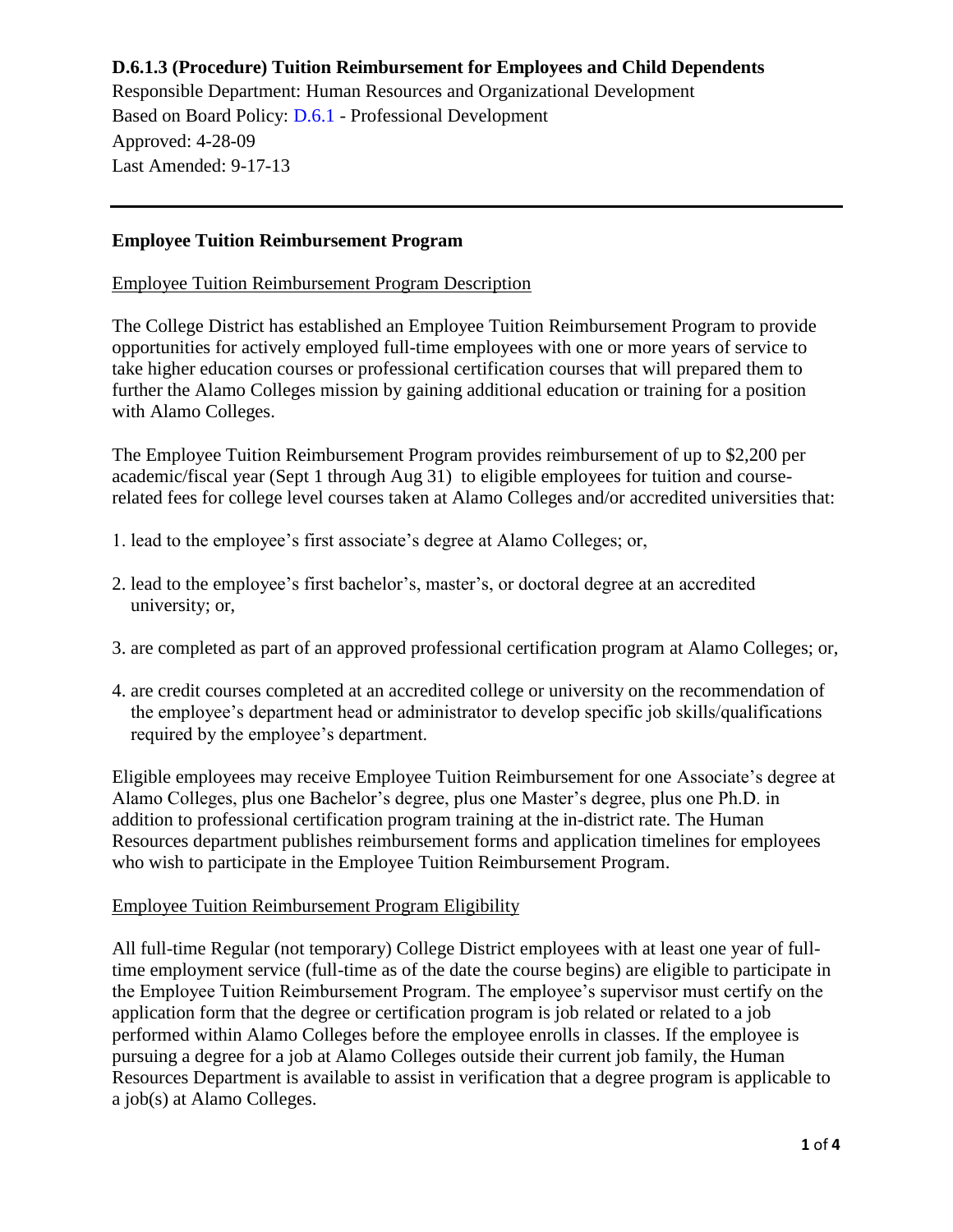Responsible Department: Human Resources and Organizational Development Based on Board Policy: [D.6.1](https://www.alamo.edu/siteassets/district/about-us/leadership/board-of-trustees/policies-pdfs/section-d/d.6.1-policy.pdf) - Professional Development Approved: 4-28-09 Last Amended: 9-17-13

## Employee Tuition Reimbursement

Reimbursement is limited to \$2,200 per employee per year, net of any financial aid received by the employee that is not repayable to the provider. Reimbursement is made and taxed in accordance with IRS Regulations applicable at the time of reimbursement.

- 1. The College District will reimburse100% of tuition and course-related fees (no textbooks) for up to \$2,200 per academic/fiscal year.
- 2. The College District will reimburse 100% of tuition, course-related fees and the supervisor may authorize related time-off during work hours equal to the course length for job-related continuing education courses, as approved in the Coordinating Board catalogue.
- 3. Private lessons are not covered.
- 4. Repeated course are not covered.
- 5. Tuition and fees already paid for by a financial aid award are not covered unless the financial aid is a loan that must be repaid.
- 6. Reimbursement is limited to the Budget level approved by the Board or Trustees. If funding will not be adequate to meet potential reimbursement requests, the Alamo Colleges will establish lower reimbursement percentage applicable to all eligible participants and equitably distribute available funds to all eligible participants regardless of degree program, employee classification or institution attended.

#### Requirements for Employee Tuition Reimbursement

To be reimbursed and continue in the program, the employee must:

- 1. submit a timely application for reimbursement;
- 2. submit grade verification showing a grade of "C" or better in the course; and
- 3. be actively employed with the Alamo Colleges on the date the reimbursement is issued.

Employees are required to submit requests for reimbursement form along with grade report within the current academic/fiscal year to ensure payment.

## Employee Tuition Reimbursement Forms and Schedules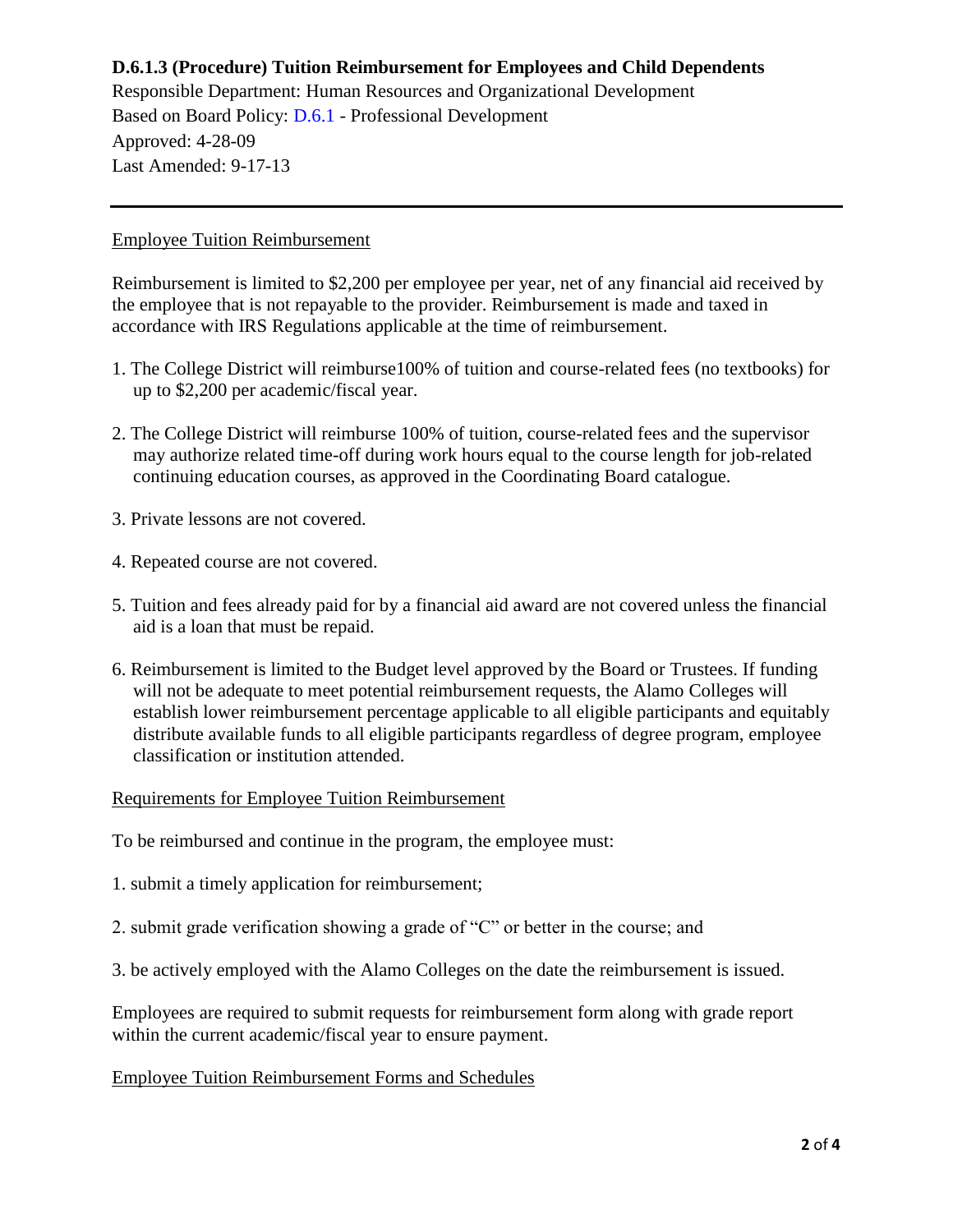Responsible Department: Human Resources and Organizational Development Based on Board Policy: [D.6.1](https://www.alamo.edu/siteassets/district/about-us/leadership/board-of-trustees/policies-pdfs/section-d/d.6.1-policy.pdf) - Professional Development Approved: 4-28-09 Last Amended: 9-17-13

Application forms and schedules are available at: <http://share.alamo.edu/hrorgdev/SitePages/Tuition%20Reimbursement.aspx>

## **Time Off for Employee Doctoral Studies**

There is no distinction made in these procedures between courses leading to a doctoral degree and other degrees. Individuals enrolled in doctoral programs are subject to the policy requirement to work 40 hours per week. Any individual considering applying for a doctoral program requiring extended time away from work during normal business hours must apply for and be approved through this procedure or other College District programs. Such approval will require in writing from his/her college President or Vice Chancellor (or administrative equivalent) that a change in work schedule is possible considering department work requirements. Once approved, each semester the employee must submit a work schedule showing a minimum of 40 hours of work per week to his/her college President, Vice Chancellor, or administrative equivalent.

## **Employee Dependent Tuition Reimbursement Program**

## Employee Dependent Tuition Reimbursement Program Description

The Dependent Tuition Reimbursement Program is designed to assist child dependents of fulltime College District employees who are pursuing their first Associate's Degree or Certification Program at one of the Alamo Colleges.

#### Dependent Tuition Reimbursement Eligibility

This program is open to children (as defined by the College District health insurance program) of full-time Regular status (not Full-Time Temporary) College District employees who are eligible for benefits and who have been continuously employed by College District for a full academic year preceding their application for reimbursement. Dependent Tuition Reimbursement is limited to child dependents and is not available to spouses or other dependents of an employee.

#### Dependent Tuition Reimbursement

- 1. The College District will reimburse 75% of Alamo Colleges course-related fees and tuition at the in-district tuition rate (no textbooks) for successfully completed credit hours per academic year in pursuit of a first Associate Degree for each dependent child, not to exceed 60 hours (or more if the degree program requires more than 60 hours). A grade of C or better is considered "successful" and eligible for reimbursement.
- 2. Using the guidelines above, the maximum allowance for Dependent Tuition Reimbursement per academic year is \$1,700 per eligible child dependent net of any financial aid received for